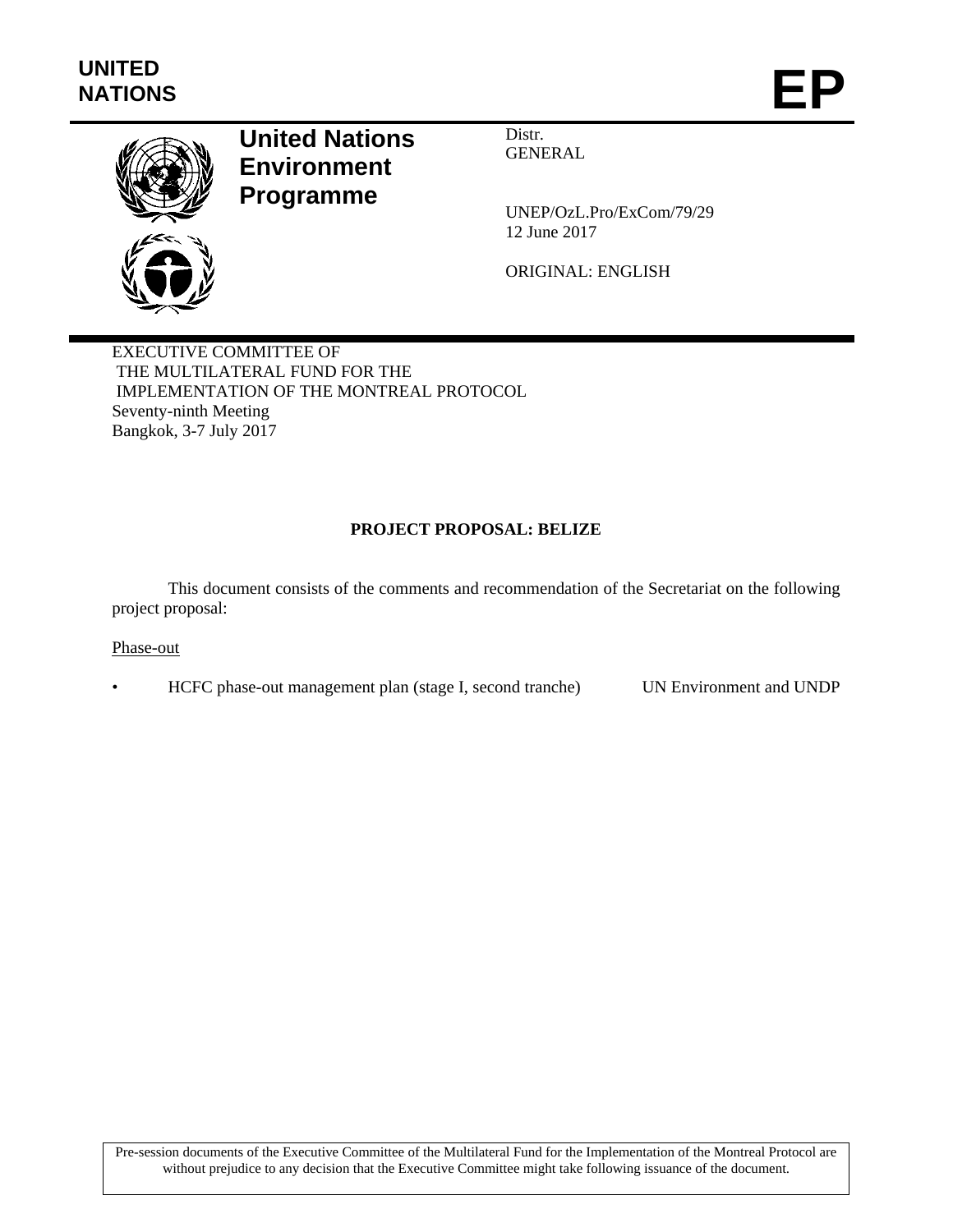# **PROJECT EVALUATION SHEET – MULTI-YEAR PROJECTS**

**Belize** 

| (I) PROJECT TITLE                                          |                                                        |                       | <b>AGENCY</b>                     |                  |                |                |                    | <b>MEETING APPROVED</b> |                                                      |                     |                   | <b>CONTROL MEASURE</b>  |              |  |  |
|------------------------------------------------------------|--------------------------------------------------------|-----------------------|-----------------------------------|------------------|----------------|----------------|--------------------|-------------------------|------------------------------------------------------|---------------------|-------------------|-------------------------|--------------|--|--|
| HCFC phase out plan (Stage I)                              |                                                        |                       | UN Environment (lead), UNDP       |                  |                |                |                    | 62 <sup>nd</sup>        |                                                      |                     |                   | 35% by 2020             |              |  |  |
|                                                            |                                                        |                       |                                   |                  |                |                |                    |                         |                                                      |                     |                   |                         |              |  |  |
| (II) LATEST ARTICLE 7 DATA (Annex C Group I)<br>Year: 2015 |                                                        |                       |                                   |                  |                |                |                    |                         |                                                      |                     | 2.26 (ODP tonnes) |                         |              |  |  |
|                                                            |                                                        |                       |                                   |                  |                |                |                    |                         |                                                      |                     |                   |                         |              |  |  |
| (III) LATEST COUNTRY PROGRAMME SECTORAL DATA (ODP tonnes)  |                                                        |                       |                                   |                  |                |                |                    |                         |                                                      |                     | <b>Year: 2015</b> |                         |              |  |  |
| Chemical                                                   | Foam<br>Fire<br>Refrigeration                          |                       |                                   |                  |                |                | Solvent<br>Process |                         |                                                      | Total sector<br>Lab |                   |                         |              |  |  |
|                                                            |                                                        | fighting              |                                   |                  |                |                | agent              |                         |                                                      | consumption<br>use  |                   |                         |              |  |  |
|                                                            |                                                        |                       | Manufacturing                     |                  | Servicing      |                |                    |                         |                                                      |                     |                   |                         |              |  |  |
| <b>HCFC-123</b>                                            |                                                        |                       |                                   |                  |                |                |                    |                         |                                                      |                     |                   |                         |              |  |  |
| <b>HCFC-124</b>                                            |                                                        |                       |                                   |                  |                |                |                    |                         |                                                      |                     |                   |                         |              |  |  |
| HCFC-141b                                                  |                                                        |                       |                                   |                  |                |                |                    | 0.09                    |                                                      |                     |                   |                         | 0.09         |  |  |
| HCFC-142b                                                  |                                                        |                       |                                   |                  |                |                |                    |                         |                                                      |                     |                   |                         |              |  |  |
| HCFC-22                                                    |                                                        |                       |                                   |                  |                |                | 2.16               |                         |                                                      |                     |                   |                         | 2.16         |  |  |
|                                                            |                                                        |                       |                                   |                  |                |                |                    |                         |                                                      |                     |                   |                         |              |  |  |
|                                                            | (IV) CONSUMPTION DATA (ODP tonnes)                     |                       |                                   |                  |                |                |                    |                         |                                                      |                     |                   |                         |              |  |  |
|                                                            |                                                        | 2009 - 2010 baseline: |                                   |                  |                | 2.80           |                    |                         | Starting point for sustained aggregate reductions:   |                     |                   |                         | 2.80         |  |  |
|                                                            |                                                        |                       |                                   |                  |                |                |                    |                         | <b>CONSUMPTION ELIGIBLE FOR FUNDING (ODP tonnes)</b> |                     |                   |                         |              |  |  |
|                                                            |                                                        | Already approved:     |                                   |                  |                | 0.98           |                    |                         |                                                      | Remaining:          |                   |                         | 1.82         |  |  |
|                                                            |                                                        |                       |                                   |                  |                |                |                    |                         |                                                      |                     |                   |                         |              |  |  |
|                                                            | (V) BUSINESS PLAN                                      |                       |                                   |                  |                |                |                    |                         | 2017<br>2018                                         |                     | 2019              | 2020                    | <b>Total</b> |  |  |
| <b>UNEP</b>                                                |                                                        |                       | ODS phase-out (ODP tonnes)        |                  |                |                |                    | 0.35<br>0.00<br>108,000 |                                                      |                     | 0.00              | 0.14                    | 0.49         |  |  |
|                                                            |                                                        |                       |                                   | Funding (US \$)  |                |                |                    | $\Omega$<br>0.00        |                                                      | $\Omega$            | 42,000            | 150,000                 |              |  |  |
|                                                            | <b>UNDP</b>                                            |                       | ODS phase-out (ODP tonnes)        |                  |                |                | 0.02               |                         |                                                      | 0.00                | 0.00              | 0.02                    |              |  |  |
|                                                            |                                                        |                       | Funding (US \$)                   |                  |                |                |                    | 7,000<br>$\overline{0}$ |                                                      |                     | $\overline{0}$    | 7,000<br>$\overline{0}$ |              |  |  |
|                                                            |                                                        |                       | 2010<br>$2011 -$<br>2013-<br>2015 |                  |                |                |                    | 2016                    |                                                      |                     |                   |                         | <b>Total</b> |  |  |
|                                                            | (VI) PROJECT DATA                                      |                       |                                   | 2012             | 2014           |                |                    |                         | 2017                                                 | 2018                | 2019              | 2020                    |              |  |  |
|                                                            | Montreal Protocol consumption                          |                       | n/a                               | n/a              | 2.80           | 2.52           |                    | 2.52                    | 2.52                                                 | 2.52                | 2.52              | 1.82                    | n/a          |  |  |
|                                                            | Maximum allowable consumption                          |                       | n/a                               | n/a              | 2.80           | 2.52           |                    | 2.52                    | 2.52                                                 | 2.52                | 2.52              | 1.82                    | n/a          |  |  |
| Agreed                                                     | <b>UN</b>                                              | Project               | 80,000                            | $\theta$         | $\overline{0}$ |                | $\overline{0}$     | 96,000                  | $\theta$                                             | $\Omega$            | $\mathbf{0}$      | 37,500                  | 213,500      |  |  |
| funding                                                    | Environment                                            | costs                 |                                   |                  |                |                |                    |                         |                                                      |                     |                   |                         |              |  |  |
| (US\$)                                                     |                                                        | Support               | 10,400                            | $\theta$         | $\overline{0}$ |                | $\overline{0}$     | 12,480                  | $\Omega$                                             | $\Omega$            | $\mathbf{0}$      | 4,875                   | 27,755       |  |  |
|                                                            |                                                        | costs                 |                                   |                  |                |                |                    |                         |                                                      |                     |                   |                         |              |  |  |
|                                                            | <b>UNDP</b>                                            | Project<br>costs      | 60,000                            | $\boldsymbol{0}$ | $\overline{0}$ |                | $\mathbf{0}$       | 6,500                   | $\boldsymbol{0}$                                     | $\mathbf{0}$        | $\boldsymbol{0}$  | $\boldsymbol{0}$        | 66,500       |  |  |
|                                                            |                                                        | Support               | 5,400                             | $\overline{0}$   | $\Omega$       |                | $\overline{0}$     | 585                     | $\Omega$                                             | $\overline{0}$      | $\mathbf{0}$      | $\Omega$                | 5,985        |  |  |
|                                                            |                                                        | costs                 |                                   |                  |                |                |                    |                         |                                                      |                     |                   |                         |              |  |  |
| Funds approved by<br>ExCom (US\$)                          |                                                        | Project               | 140,000                           | $\mathbf{0}$     | $\overline{0}$ |                | $\mathbf{0}$       | $\mathbf{0}$            | $\Omega$                                             | $\Omega$            | $\mathbf{0}$      | $\overline{0}$          | 140,000      |  |  |
|                                                            |                                                        | costs                 |                                   |                  |                |                |                    |                         |                                                      |                     |                   |                         |              |  |  |
|                                                            |                                                        | Support               | 15,800                            | $\mathbf{0}$     | $\overline{0}$ |                | $\mathbf{0}$       | $\overline{0}$          | $\Omega$                                             | $\Omega$            | $\overline{0}$    | $\overline{0}$          | 15,800       |  |  |
| costs<br>Total funds requested for                         |                                                        | $\mathbf{0}$          | $\overline{0}$                    | $\overline{0}$   |                | $\overline{0}$ | $\mathbf{0}$       | 102,500*                | $\Omega$                                             | $\overline{0}$      | $\overline{0}$    |                         |              |  |  |
|                                                            | approval at this meeting                               | Project<br>costs      |                                   |                  |                |                |                    |                         |                                                      |                     |                   |                         | 102,500      |  |  |
| (US\$)                                                     |                                                        | Support               | $\mathbf{0}$                      | $\mathbf{0}$     | $\overline{0}$ |                | $\mathbf{0}$       | $\overline{0}$          | $13,065*$                                            | $\overline{0}$      | $\boldsymbol{0}$  | $\overline{0}$          | 13,065       |  |  |
|                                                            |                                                        | costs                 |                                   |                  |                |                |                    |                         |                                                      |                     |                   |                         |              |  |  |
|                                                            | *The second tranche should have been submitted in 2016 |                       |                                   |                  |                |                |                    |                         |                                                      |                     |                   |                         |              |  |  |

**Secretariat's recommendation:** Blanket approval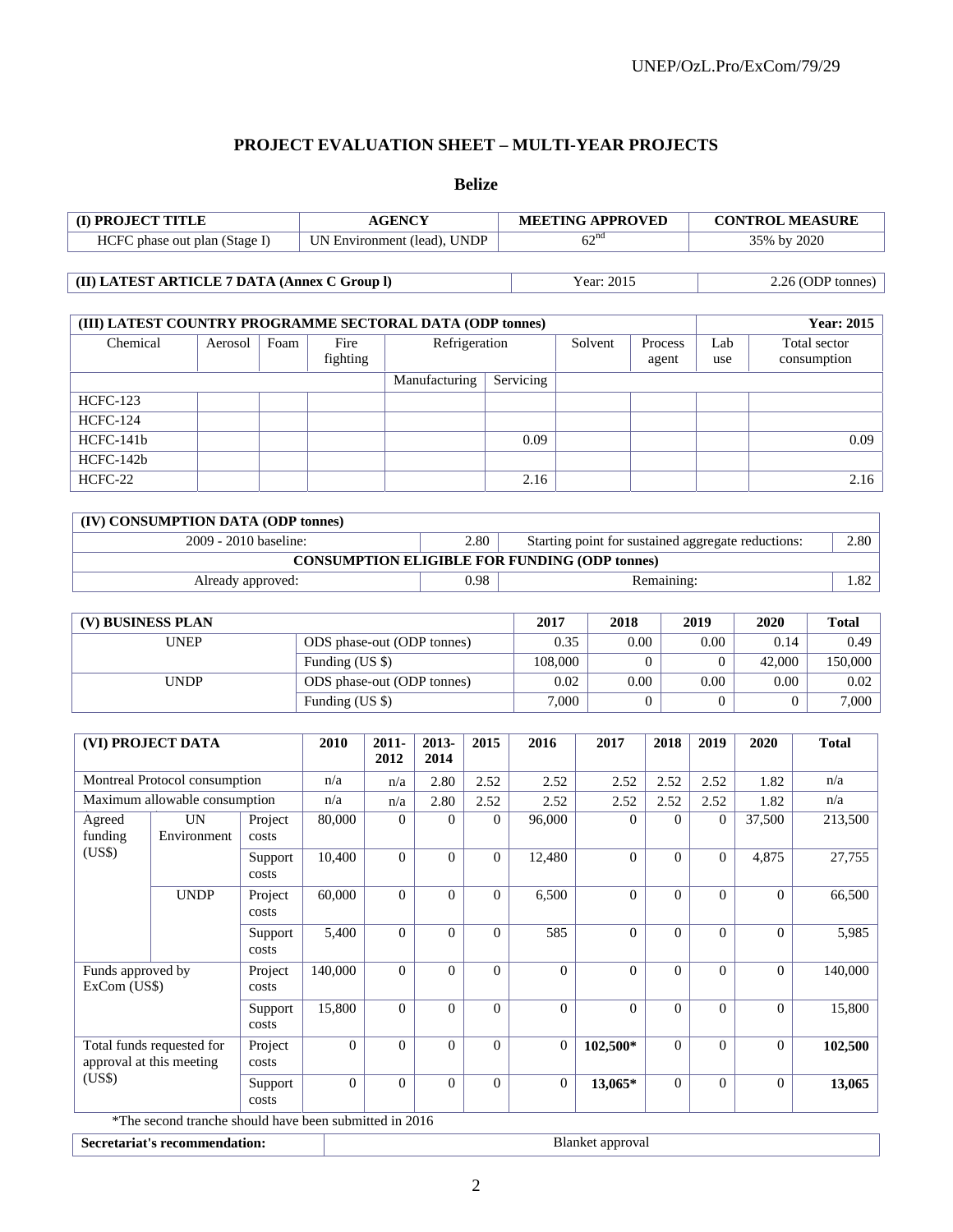## **PROJECT DESCRIPTION**

1. On behalf of the Government of Belize, United Nations Environment Programme (UN Environment), as the lead implementing agency, has submitted to the  $79<sup>th</sup>$  meeting a request for funding for the second tranche of stage I of the HCFC phase-out management plan (HPMP), at a total cost of US \$115,565, consisting of US \$96,000, plus agency support costs of US \$12,480 for UN Environment, and US \$6,500, plus agency support costs of US \$585 for UNDP.<sup>1</sup> The submission includes a progress report on the implementation of the first tranche, and the tranche implementation plan for 2017 to 2020.

## Report on HCFC consumption

## *HCFC consumption*

2. The Government of Belize estimated a consumption of 2.14 ODP tonnes for 2016. The 2012-2016 HCFC consumption is shown in Table 1.

| <b>HCFC</b>               | 2012  | 2013  | 2014  | 2015  | 2016* | <b>Baseline</b> |  |
|---------------------------|-------|-------|-------|-------|-------|-----------------|--|
| <b>Metric tonnes</b>      |       |       |       |       |       |                 |  |
| HCFC-22                   | 46.42 | 42.45 | 40.87 | 39.19 | 37.50 | 48.76           |  |
| HCFC-141b                 | 0.28  | 0.90  | 1.52  | 0.91  | 0.71  | 1.10            |  |
| Total (mt)                | 46.7  | 43.35 | 42.39 | 40.10 | 38.21 | 49.86           |  |
| <b>ODP</b> tonnes         |       |       |       |       |       |                 |  |
| HCFC-22                   | 2.55  | 2.33  | 2.25  | 2.16  | 2.06  | 2.68            |  |
| HCFC-141b                 | 0.03  | 0.10  | 0.17  | 0.10  | 0.08  | 0.12            |  |
| <b>Total (ODP tonnes)</b> | 2.58  | 2.43  | 2.42  | 2.26  | 2.14  | 2.80            |  |

#### **Table 1. HCFC consumption in Belize (2012-2015 Article 7 data)**

\* Country programme data submitted on 31 May 2017.

3. The HCFC consumption has been decreasing steadily since 2012 due to the implementation of the HPMP, particularly the enforcement of the licensing and quota system. In 2016, the HCFC consumption was over 23 per cent below the HCFC baseline for compliance and 15 per cent below the maximum allowable consumption in the Agreement with the Executive Committee for 2016.

## *Country programme (CP) implementation report*

4. The Government of Belize reported HCFC sector consumption data under the CP implementation report that is largely consistent with the data reported under Article 7.

## Progress report on the implementation of the first tranche of the HPMP

## *Legal framework*

-

5. The Government of Belize passed the Pollution (Amendment) Regulation to establish the licensing system for the import and export of ozone depleting substances (ODS) including HCFCs in 2002. The Pollution Regulation is being amended to support the HCFC quota system and the inclusion of HCFC-based equipment, it has been submitted to the Ministry for approval by the Cabinet (expected latest in 2019) Legislative review and amendment of legislation requires consultation with the Solicitor General's office. The quota system has been established through Ministerial policy and with the assistance from the Customs department and is currently operated administratively. In addition, the

<sup>&</sup>lt;sup>1</sup>As per the letter of 6 April 2017 from the Department of the Environment of Belize to UN Environment.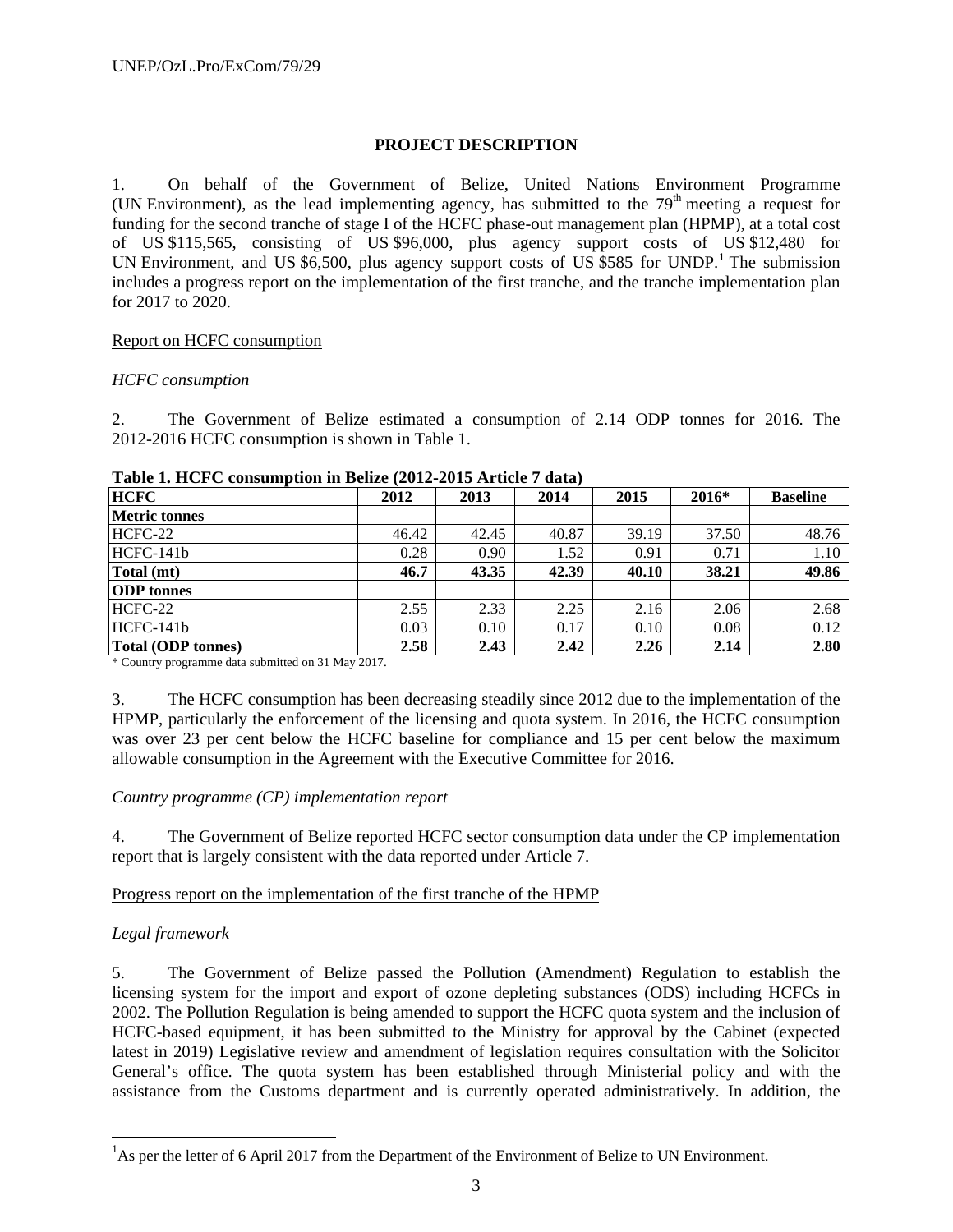Refrigeration Technicians (Licensing) Act supporting mandatory registration and licensing of refrigeration and air-conditioning (RAC) servicing technicians, was passed in July 2010.

#### *RAC servicing sector*

- 6. The following activities were carried out during the first tranche of stage I of the HPMP:
	- (a) One course for trainers was conducted for 40 customs and enforcement officers in monitoring and control of trade, prevention of illegal trade of ODS and legislations; training was provided to 75 customs and enforcement personnel in the monitoring and control of imports of HCFCs and the prevention of illegal trade; 48 customs officers at border points were trained; and three portable multi-functional refrigerant identifiers were provided;
	- (b) Training was provided to 91 RAC technicians in servicing with alternative refrigerants including HFC-410A and HFC-407C systems and retrofits; the training also included hydrocarbon (HC) technologies at the initial stage of the HPMP as HC was selected as a low-GWP alternative when the HPMP was approved; one workshop was conducted for 25 technicians to sensitize and demonstrate the use of HC; the technicians certification programme was implemented with the assistance of the Association of Refrigeration of Air Conditioning Technicians (ARACT) Belize; vocational schools continue to offer a RAC certification programme on a regular basis;
	- (c) Tools and refrigerant recovery equipment were purchased and distributed to licensed technicians and three technical and vocational schools, including 20 portable refrigerant recovery machines and 160 refrigerant recovery cylinders, suction pumps, hoses, gauges and assorted spare parts and  $100$  dry filters<sup>2</sup>; a demonstration and sensitization on HC refrigerant was held at the Centre for Employment Training (CAYO) which has incorporated the use of HC technology into their curriculum; and
	- (d) Developed and disseminated public awareness materials/brochures to general public (universities, schools) to raise the awareness on ozone layer protection as well as the role of NOU and conducted several public presentations on ozone layer protection.

## *Project implementation and monitoring unit (PMU)*

7. The National Ozone Unit (NOU) under the Department of the Environment has been monitoring the implementation of the activities under the HPMP. The ARACT supported the NOU in the implementation of the HPMP by assisting in training; selection of equipment and training institutes; and proposing economically viable and available technologies that bring climate and energy benefits to the country. The Customs and Excise Department support the implementation of the licensing and quota system.

## Level of fund disbursement

l

8. As of April 2017, the US \$140,000 so far approved had been fully disbursed (US \$80,000 for UN Environment and US \$60,000 for UNDP).

 $2^{2}$  Since the second tranche for UNDP is only US \$6,500 and in order to use the funds efficiently, UNDP has combined the first and the second tranche together and use it in the first tranche to purchase tools and equipment.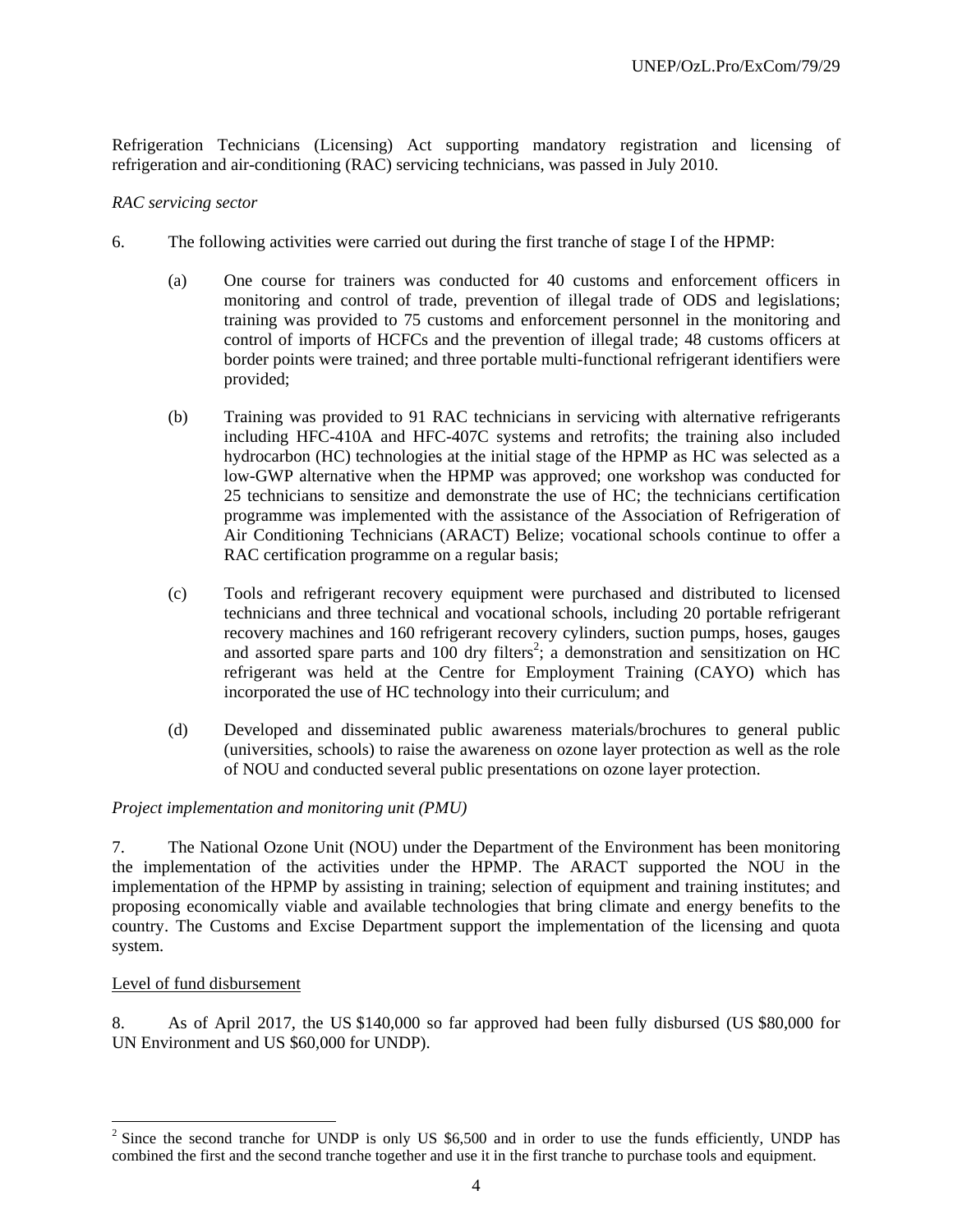## Implementation plan for the second tranche of the HPMP

- 9. The following activities will be implemented between July 2017 and July 2020:
	- (a) Conduct one train the trainers refresher course to train 40 Customs officers; train an additional 115 customs officers at the National Forensic Science Service in the identification of ODS refrigerants and blends; integrate ODS issues into the routine training for customs officers, and develop booklets and fact sheets on the prevention of illegal trade to suit the situation in Belize (UN Environment) (US \$16,500);
	- (b) Train an additional 90 technicians in best service practices, refrigerant recovery and reuse, servicing equipment using alternative refrigerants including flammable refrigerants; and train in safe use of HC refrigerants adopting/following international safety guidelines/standards (UN Environment) (US \$48,000);
	- (c) Equipment and tools were purchased for training centers in the first tranche, the second tranche will focus on training in servicing with alternative refrigerants and providing information on zero-ODP, low-GWP refrigerants and emerging technologies (UN Environment) (US \$9,500);
	- (d) Conduct one sensitization session for 25 stakeholders on the amended Pollution Regulations and the reporting requirements, raise awareness within the tourism sector on HCFC phase-out to support the transition to ODS-free and low-GWP refrigerants (UN Environment) (US \$4,500); and
	- (e) Carry out monitoring and reporting activities (UN Environment) (US \$17,500).

## **SECRETARIAT'S COMMENTS AND RECOMMENDATION**

## **COMMENTS**

## HCFC consumption

10. The stage I of the HPMP for Belize was approved at the  $62<sup>nd</sup>$  meeting, based on an estimated HCFC baseline of 2.94 ODP tonnes estimated at the time when the HPMP for Belize was approved. However, the HCFC baseline for compliance has been established at 2.80 ODP tonnes, based on the actual consumption reported under Article 7 of the Montreal Protocol for 2009 and 2010 (i.e., 0.14 ODP tonnes lower than the estimated baseline). The starting point for aggregate reduction on HCFC consumption has been adjusted based on the established baseline, without any funding implications for the Multilateral Fund.

## Progress report on the implementation of the first tranche of the HPMP

11. The Secretariat noted that the second tranche originally planned to be submitted in 2016 was deferred due to that the Government of Belize has not obtained the expected co-financing to supplement the funding for the HPMP. Despite the delay, activities were implemented resulting in reductions in HCFCs below the allowable level of consumption.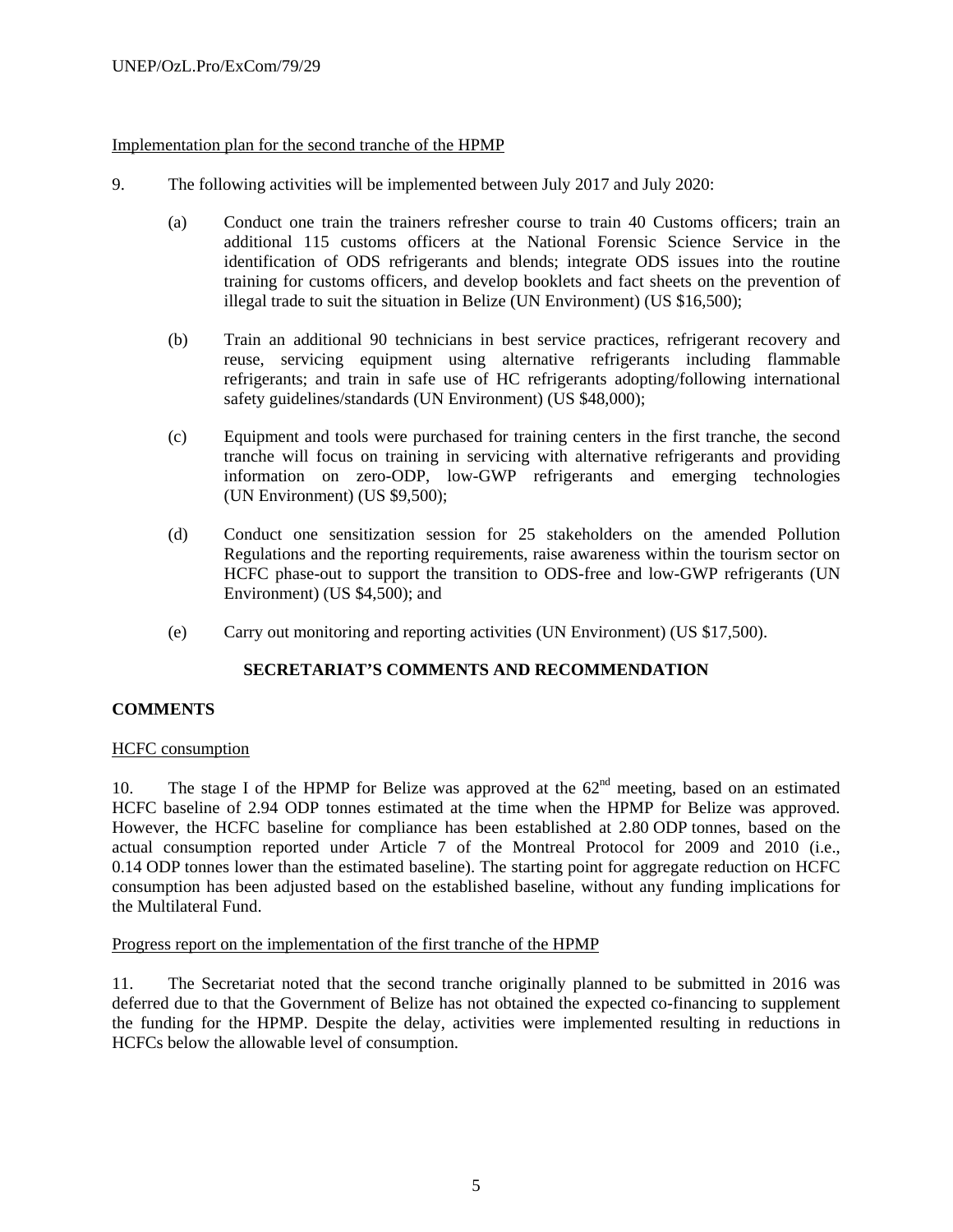# *Legal framework*

12. In line with decision 63/17, confirmation has been received from the Government of Belize that an enforceable national system of licensing and quotas for HCFC imports and exports is in place and that the system is capable of ensuring compliance with the Montreal Protocol. The HCFC import quota for 2017 has been established at 2.39 ODP tonnes, which is below the control target of 2.52 ODP tonnes set in the Agreement with the Executive Committee. For subsequent years, the annual quota will be below the maximum limits allowed under the Montreal Protocol.

## *Refrigeration servicing sector*

13. The Secretariat noted that stage I of the HPMP included two activities to assist the country in the safe introduction of flammable refrigerants (US \$80,000) and in establishing the RAC excellence centre (US \$55,000), with funding provided by other sources outside the Multilateral Fund (co-funding). Given that the co-funding has not been successful, the Government of Belize has adjusted the planned activities according to the available funding under stage I. During implementation of the first tranche, training for technicians has included safety aspects of servicing equipment that are originally designed with flammable refrigerants; tools and equipment have also been purchased for this purpose. The plan for the second tranche includes the training in servicing alternative refrigerants and the adoption of safety guidelines/procedures for handling flammable refrigerants.

14. The Secretariat noted that retrofit to HC refrigerant was conducted in Belize and reiterated the importance of following decisions 72/41 and 73/34 and stressed that HC refrigerant should be used only in equipment that was originally designed for HC refrigerant, not in retrofits. UN Environment clarified that drop-in or retrofit with flammable refrigerants was practiced at the initial stage of the first tranche but only limited to demonstration, sensitisation and provision of training to ensure safety in these practices. Following decisions 72/17, 72/41 and 73/34, drop-in and retrofits of RAC units to HC are not being pursued at this stage in Belize. Noting that new equipment based on HC refrigerants might be imported into the country, the NOU has planned to provide training to technicians in servicing new units that are originally designed to use flammable refrigerants (HCs and HFOs), as well as equipment for personal protection and for detecting flammable gases, to ensure a safe transition to these technologies.

## Revision to the HPMP Agreement

15. The HPMP for Belize was approved prior to the establishment of the HCFC baseline for compliance. Accordingly, in approving the HPMP the Executive Committee requested the Secretariat to, *inter alia,* update Appendix 2-A ("The targets, and funding") to the Agreement with the figures for maximum allowable consumption, and to notify the Committee of the resulting levels accordingly (decision 62/41(d)). Based on the data reported by the Government of Belize under Article 7 and its revised phase-out schedule, the relevant paragraph and Appendices of the Agreement have been updated, and a new paragraph has been added to indicate that the updated Agreement supersedes that reached at the  $62<sup>nd</sup>$  meeting, as shown in Annex I to the present document. The full revised Agreement will be appended to the final report of the  $79<sup>th</sup>$  meeting.

## Conclusion

16. Belize had been in compliance with the Montreal Protocol control targets set out for 2013 to 2016. The HCFC consumption in 2016 was 23 per cent below the baseline for compliance and 15 per cent below the maximum allowable consumption in the Agreement with the Executive Committee for 2016. The licensing and quota system is operational and the quota issued for 2017 is 2.39 ODP tonnes, which is below the maximum allowable limits set out in the Agreement with the Executive Committee. The training of customs officers on ODS issues is conducted on a regular basis by the NOU and will be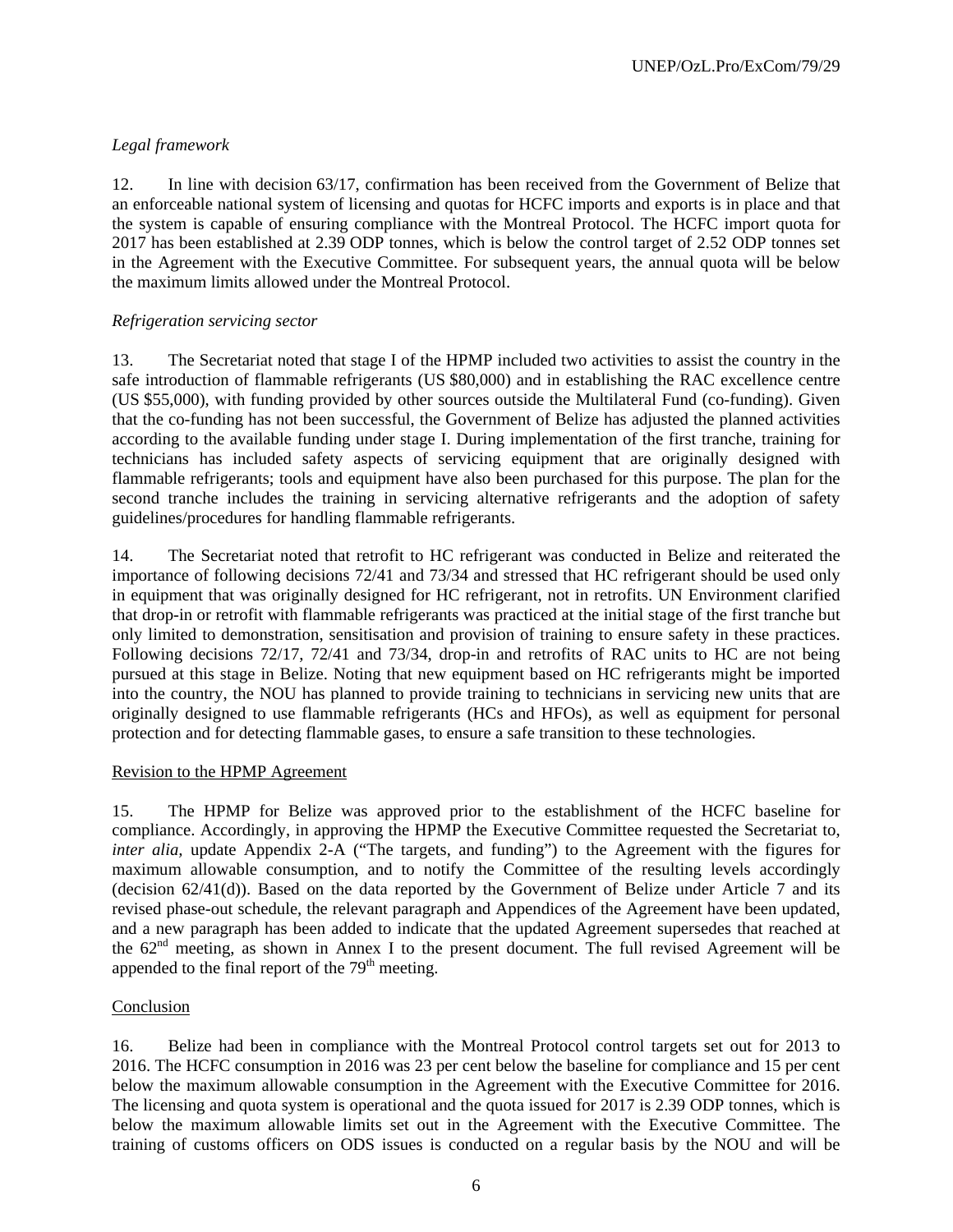integrated into the routine training for customs officers. Training of technicians has been undertaken to enable good practices and reduce the demand for HCFCs and certification of technicians is being implemented to ensure long-term capacity development. The disbursement rate has reached 100 per cent.

## **RECOMMENDATION**

- 17. The Fund Secretariat recommends that the Executive Committee:
	- (a) Take note of the progress report on the implementation of the first tranche of stage I of the HCFC phase out management plan (HPMP) for Belize;
	- (b) Note that the Fund Secretariat has updated paragraph 1, Appendices 1-A and 2-A of the Agreement between the Government of Belize and the Executive Committee, based on the established HCFC baseline for compliance, and that a new paragraph has been added to indicate that the updated Agreement superseded that reached at the  $62<sup>nd</sup>$  meeting, as contained in Annex I to the present document; and
	- (c) Further note that the revised starting point for sustained aggregate reduction in HCFC consumption is 2.80 ODP tonnes, calculated using actual consumption of 2.51 ODP tonnes and 3.09 ODP tonnes reported for 2009 and 2010, respectively, under Article 7 of the Montreal Protocol.

18. The Fund Secretariat further recommends blanket approval of the second tranche of stage I of the HPMP for Belize, and the corresponding 2017-2020 tranche implementation plan, at the funding levels shown in the table below, on the understanding that if Belize were to decide to proceed with retrofits and associated servicing to flammable and toxic refrigerants in refrigeration and air-conditioning equipment originally designed for non-flammable substances, it would do so assuming all associated responsibilities and risks and only in accordance with the relevant standards and protocols:

|     | <b>Project title</b>                            | <b>Project funding</b><br>(US \$) | <b>Support cost</b><br>(US \$) | Implementing<br>agency |
|-----|-------------------------------------------------|-----------------------------------|--------------------------------|------------------------|
| (a) | HCFC phase-out management plan (stage I, first) | 96,000                            | 12,480                         | UN                     |
|     | tranche)                                        |                                   |                                | Environment            |
| (b) | HCFC phase-out management plan (stage I, first) | 6.500                             | 585                            | <b>UNDP</b>            |
|     | tranche)                                        |                                   |                                |                        |